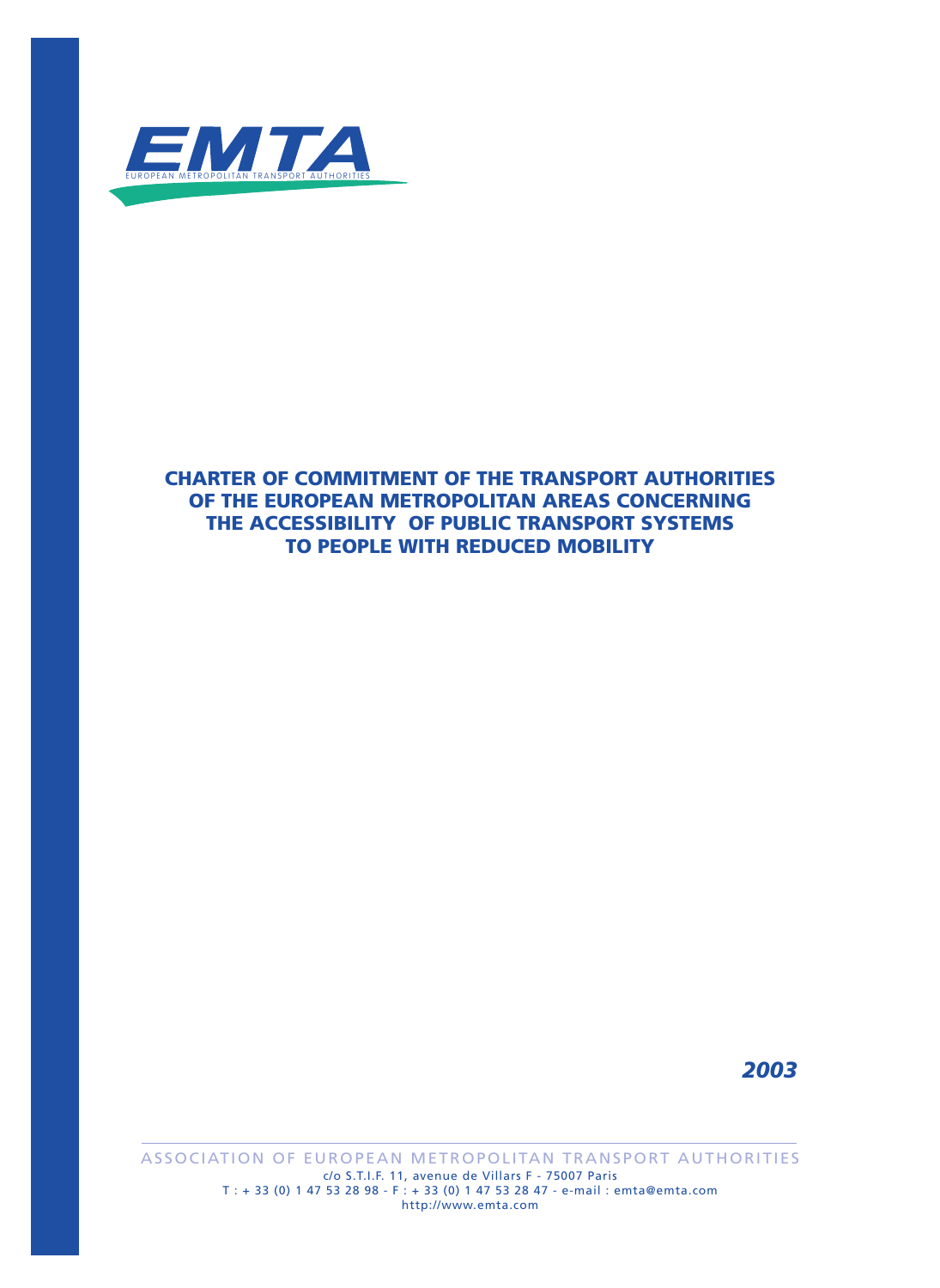## **Preamble**

The association of European Metropolitan Transport Authorities (EMTA) was founded in 1998 so as to form a venue for exchange of information and best practices between the authorities responsible for organising public transport systems in the European metropolitan areas. It now brings together some 30 authorities, responsible for planning, improving, co-ordinating, and funding the transport systems of more than 70 million European city dwellers.

It is currently estimated that 12%1 of the European population is disabled. The combined number of elderly and disabled people reaches 24% of the population, and figures taking into account people with a temporary impairment (people with luggage, prams, etc.) reach about 30%2 of the overall European population, that is to say more than 100 million persons in EU25. With the ageing population, this number is expected to increase significantly over the coming years.

The issue of accessibility to all citizens of public  $\nabla$  in Not accessible for people transport systems is a major social objective. All citizens, regardless of disability or age, must have an opportunity for independent living, and accessible transport systems contribute in a determinant way to this goal. They increase educational, employment and recreational opportunities and can reduce social services and welfare costs to governments and communities. Moreover, it should be noted that all people benefit from accessible public transport.

Public transport systems shall provide an easy mobility for everyone. But in most cases, the reality doesn't meet this expectation. Old metro systems with stairs, high-floor buses and coaches, rolling stock not providing enough space for wheel-chairs, insufficient or badly devised information, etc.: the list of difficulties encountered by people with reduced mobility is endless.

Some progress has been made over the last decade, mostly under legal pressure<sup>3</sup>. The European Conference of Ministers of Transport (ECMT) has worked actively to raise the awareness of national governments on this issue. The European Commission has ordered several research projects on technical aspects<sup>4</sup> and the international organisations active in public transport (UITP) have been working both on exchanging information on best practices and on the definition of standards. All these initiatives have benefited from the advice of organisations representing the interests of people with reduced mobility, like the European Disability Forum.

But in spite of these positive initiatives, a lot still remains to be done. Improving the accessibility of transport systems is a difficult challenge, which not only needs political support, but also takes time, needs technical expertise and can seem costly in a first approach. As a result, the majority of public transport vehicles and stations are still not accessible for people with reduced mobility in the European metropolitan areas<sup>5</sup>.

Improving the accessibility of public transportation systems has mostly been an issue of transport operators in the past. Operating companies have indeed a key responsibility in the management of the systems that must provide every day accessible services, and they usually have the technical expertise when it comes to setting standards for rolling stock and infrastructure.

Public transport authorities should be more involved in the process and could play a bigger role for the improvement of the accessibility of transport systems, for several reasons: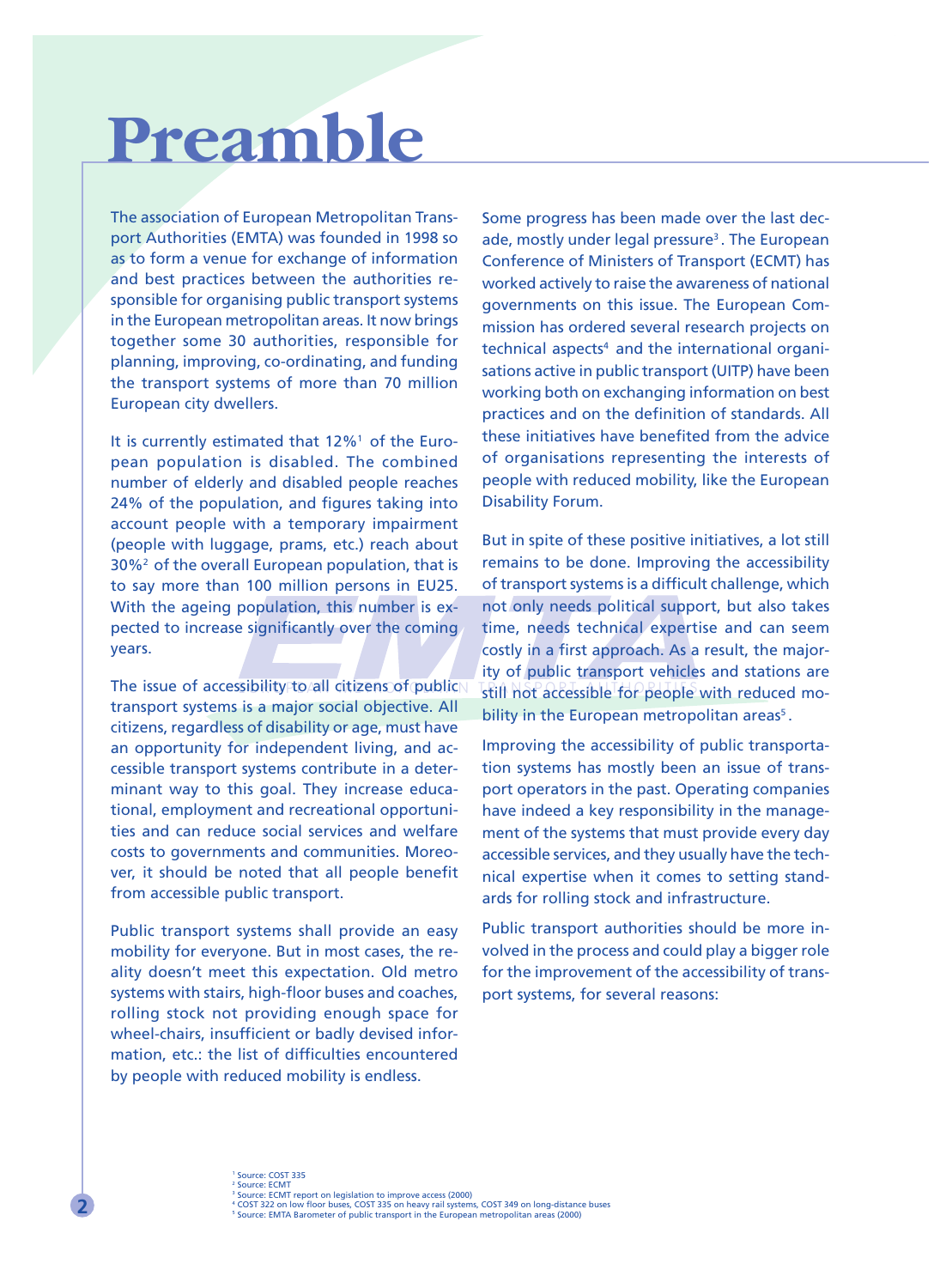- **Public transport authorities are involved in the planning of transport systems from the very beginning**, and it is obvious that accessibility is more easy and cheap to achieve if it is taken into account at the initial stages of the process;
- **Improving the accessibility of public transport systems is a complex task which implies to intervene not only on public transport systems, but also on their physical, social and legal environment**, and public authorities are best suited to have this coordinated approach. For example, improving the accessibility of bus routes often involves to have a special design for bus stops and the pavement around them, and only public authorities can have such a broad view;
- in the design of transport systems. A Charter  $N$  TRANSPORT AUTHORITIES - **Public authorities are contributing large amounts of money to the funding of public transport systems and of public transport operations**. In many European cities, they are even the main contributors<sup>6</sup>. This fact gives them a key responsibility, but also a real clout adopted by the Ministers of Transport (ECMT) in 1999 recommends that public funding of transport should be conditional on providing accessibility to people with reduced mobility<sup>7</sup>;
- **Most public transport authorities are now bound to transport operators through contracts**, be it contracts awarded through competitive procedures or not<sup>8</sup>. These contracts often contain requirements about quality of service, which can include items like percentage of rolling stock accessible or availability of equipment like lifts in stations. They are therefore very powerful tools to prompt operators to pay a strong attention to this aspect of their activity which is complying with the need of all passengers and therefore achieve higher accessibility;
- **The generalisation of competition for the award of contracts to operating companies**

## **often leads to the ownership of infrastructure and of rolling stock by public authori-**

**ties**, which then lend or rent them to the operators for the length of the contracts. This gives public authorities a new responsibility for the definition of the physical characteristics of infrastructures and rolling stock, and leads them to direct contacts with the manufacturers. This implies that public authorities must develop their own expertise in this field and that they should ensure that this dimension is well taken into account in the process of design and of purchases of rolling stock;

- **The provision of demand responsive doorto-door transport services in many cities for some categories of disabled passengers should be co-ordinated and complementary with the efforts to improve the accessibility of the mainstream public transport systems**. Information should take into account these two categories of services and advise people which services best meet their needs. This is once again a mission of public authorities;
- And lastly, as strong differences can be witnessed in the levels of accessibility of public transport networks between the European countries, the survey of the most advanced countries (Scandinavian countries) could help public authorities in the other countries to learn fast from the cases of best practices. Therefore, **benchmarking between public transport authorities should be regarded as a permanent process of improvement**;

In this context, the public transport authorities represented in the EMTA association commit themselves, both on an individual level and collectively, to improve the accessibility to people with reduced mobility of the public transport systems they are responsible for.

<sup>6</sup> Source: Comparative survey of funding of public transport in the European metropolitan areas (ATM/EMTA, 2001) and EMTA Barometer of public transport in the European metropolitan areas (2000) <sup>7</sup> Source: ECMT Charter on access to transport services and infrastructure (1999)<br><sup>8</sup> Source: What public transport authorities for the European metropolitan areas ?<br>(S. Lecler/EMTA, 2001)